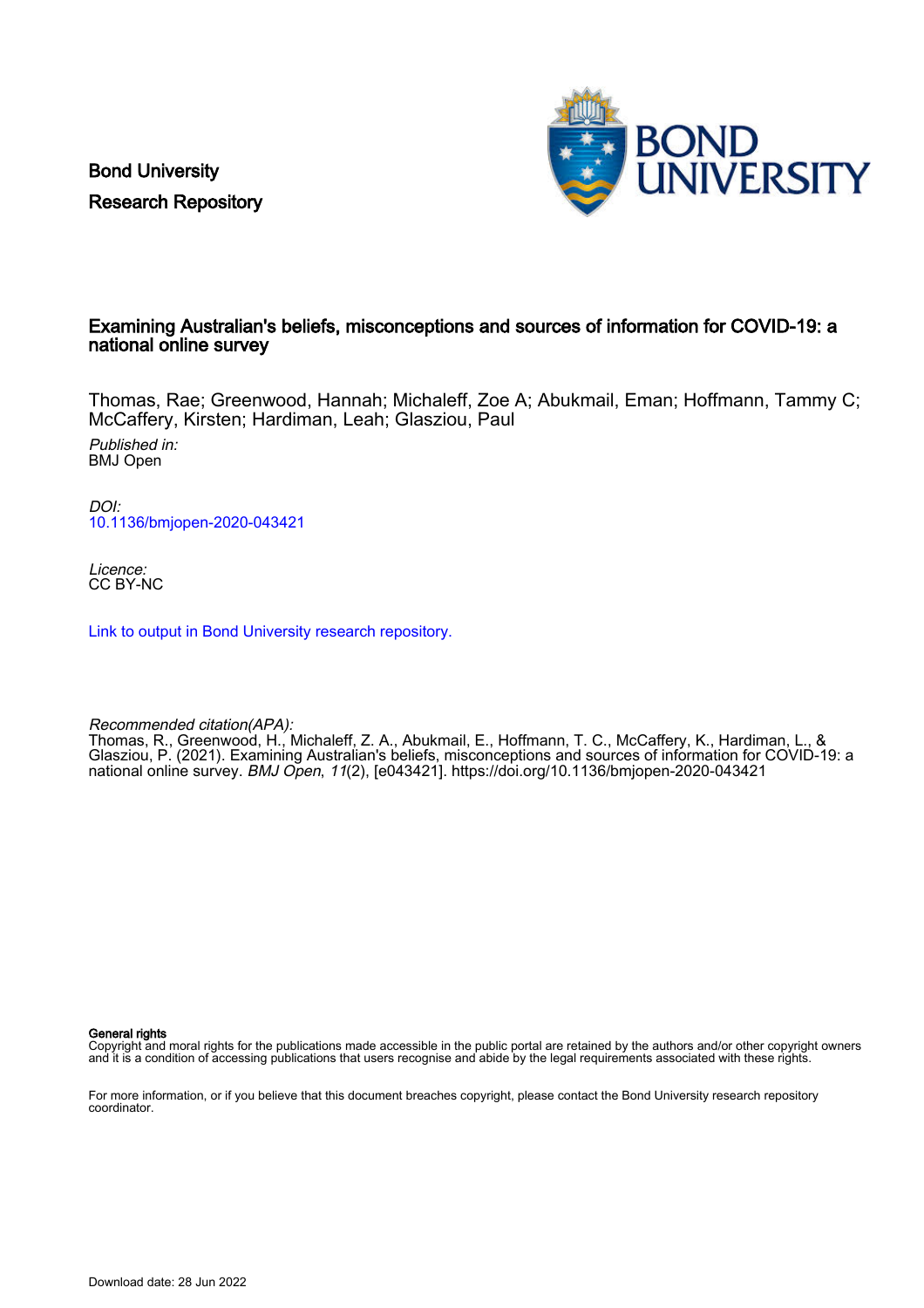# **Examining Australian's beliefs, misconceptions and sources of information for COVID-19: a national online survey**

Rae Thomas  $\bigcirc$ ,<sup>1</sup> Hannah Greenwood,<sup>1</sup> Zoe A Michaleff  $\bigcirc$ ,<sup>1</sup> Eman Abukmail,<sup>1</sup> TammyC Hoffmann  $\bigcirc$  ,<sup>1</sup> Kirsten McCaffery  $\bigcirc$  ,<sup>2</sup> Leah Hardiman,<sup>3</sup> Paul Glasziou  $\mathbf{0}^1$ 

# ABSTRACT

**Objective** Public cooperation to practise preventive health behaviours is essential to manage the transmission of infectious diseases such as COVID-19. We aimed to investigate beliefs about COVID-19 diagnosis, transmission and prevention that have the potential to impact the uptake of recommended public health strategies. **Design** An online cross-sectional survey.

Participants A national sample of 1500 Australian adults with representative quotas for age and gender provided by an online panel provider.

Main outcome measure Proportion of participants with correct/incorrect knowledge of COVID-19 preventive behaviours and reasons for misconceptions.

Results Of the 1802 potential participants contacted, 289 did not qualify, 13 declined and 1500 participated in the survey (response rate 83%). Most participants correctly identified 'washing your hands regularly with soap and water' (92%) and 'staying at least 1.5m away from others' (90%) could help prevent COVID-19. Over 40% (incorrectly) considered wearing gloves outside of the home would prevent them from contracting COVID-19. Views about face masks were divided. Only 66% of participants correctly identified that 'regular use of antibiotics' would not prevent COVID-19.

Most participants (90%) identified 'fever, fatigue and cough' as indicators of COVID-19. However, 42% of participants thought that being unable to 'hold your breath for 10 s without coughing' was an indicator of having the virus. The most frequently reported sources of COVID-19 information were commercial television channels (56%), the Australian Broadcasting Corporation (43%) and the Australian Government COVID-19 information app (31%).

Conclusions Public messaging about hand hygiene and physical distancing to prevent transmission appears to have been effective. However, there are clear, identified barriers for many individuals that have the potential to impede uptake or maintenance of these behaviours in the long term. We need to develop public health messages that harness these barriers to improve future cooperation. Ensuring adherence to these interventions is critical.

# Strengths and limitations of this study

- ► Participants in this survey are a nationally representative sample of Australian adults surveyed for COVID-19 knowledge and misconceptions.
- ► The survey content was informed by two separate search strategies for common COVID-19 misconceptions.
- ► Beliefs about misconceptions were qualitatively coded to determine common themes.
- ► Self-report data have limitations and biases which should be considered in the interpretation and implications of our findings.
- $\triangleright$  We did not examine the impact of health literacy, and cultural and linguistic diversity on people's beliefs which may impact the generalisability of our findings.

# **INTRODUCTION**

So far, Australia has done well in its response to COVID-19, but not because of vaccines or drug treatments. The success is due to the use of non-drug interventions, such as physical distancing, hand hygiene and quar-antining.<sup>[1](#page-10-0)</sup> Maintaining the suppression of major outbreaks is critical but it is predicated on garnering public cooperation to continuously conduct appropriate public health behaviours. In the absence of a vaccine, social cohesion and cooperation to practise COVID-safe behaviours is critical.<sup>[2](#page-10-1)</sup> Misinformation about prevention, transmission and treatment of COVID-19 has the potential to derail these efforts.<sup>[3](#page-10-2)</sup>

Misinformation often fuels misconceptions. Misconceptions about COVID-19, particularly as the disease emerged, have been circulating in the media and online, prompting the WHO to construct a 'Mythbusters' webpage.<sup>3</sup> Understanding the reasoning behind misconceptions and exploring typical sources

**To cite:** Thomas R, Greenwood H, Michaleff ZA, *et al*. Examining Australian's beliefs, misconceptions and sources of information for COVID-19: a national online survey. *BMJ Open* 2021;11:e043421. doi:10.1136/ bmjopen-2020-043421

► Prepublication history and additional material for this paper is available online. To view these files, please visit the journal online (http://dx.doi.org/10. 1136/bmjopen-2020-043421).

Received 05 August 2020 Revised 15 November 2020 Accepted 02 February 2021

#### Check for updates

© Author(s) (or their employer(s)) 2021. Re-use permitted under CC BY-NC. No commercial re-use. See rights and permissions. Published by RM<sub>J</sub>

<sup>1</sup>Institute for Evidence-Based Healthcare, Faculty of Health Sciences and Medicine, Bond University, Gold Coast, Queensland, Australia <sup>2</sup>Sydney Health Literacy Lab, Sydney School of Public Health, Faculty of Medicine and Health, University of Sydney, Sydney, New South Wales, Australia 3 Consumer Representative, Maternity Choices Australia, Brisbane, Queensland, Australia

Correspondence to Dr Rae Thomas; rthomas@bond.edu.au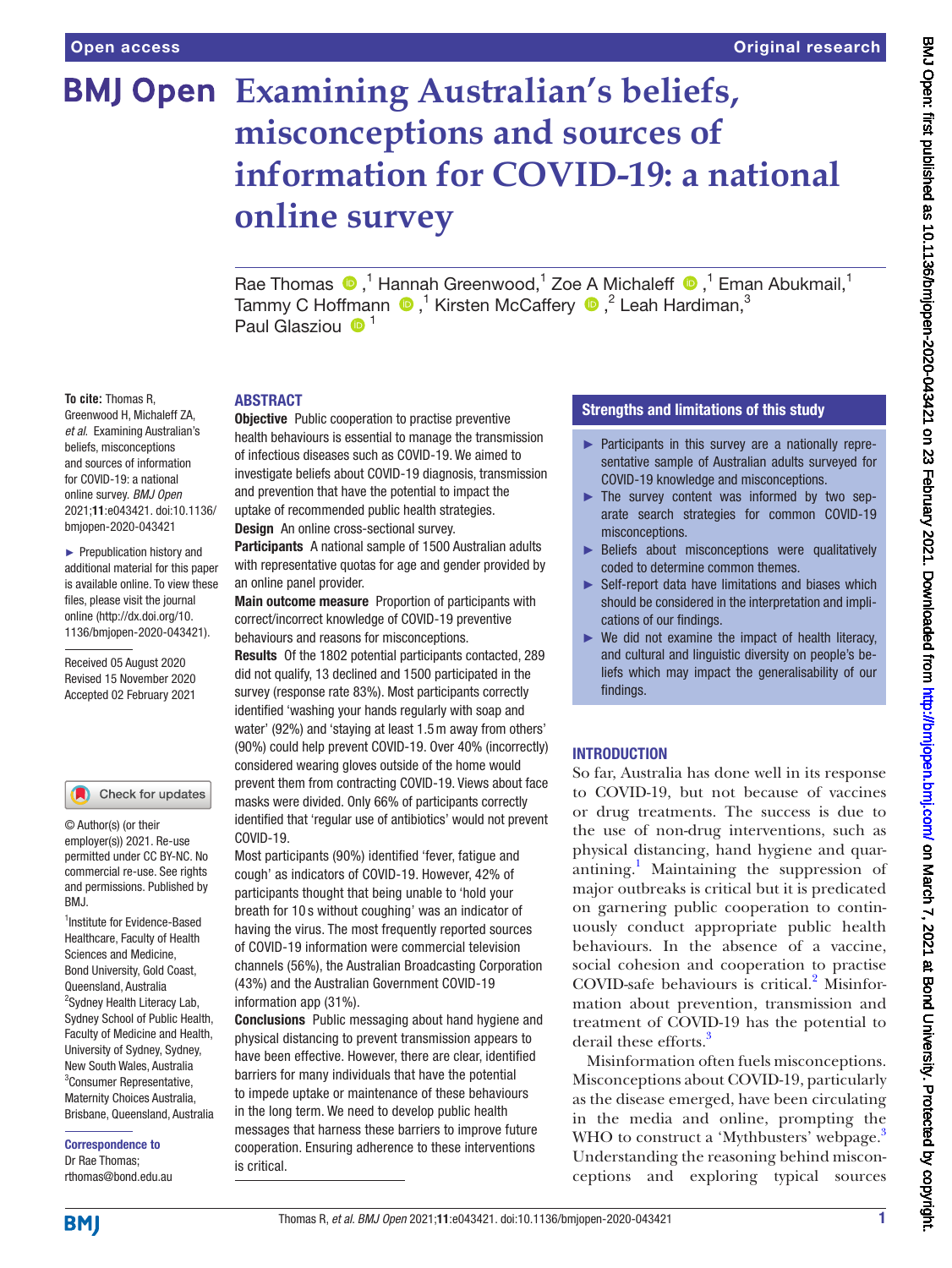of information can facilitate behaviour change interventions designed to support risk reduction efforts. $4-6$ Several surveys have explored people's perceptions, knowledge and attitudes of COVID-19. International and Australian-focused online surveys suggest 71%–93% of participants[7 8](#page-10-4) could *identify* preventive behaviours (eg, hand hygiene, physical distancing), but the proportion of individuals who self-report *practising* these behaviours were fewer, ranging from a low of 45% in a survey of UK participants $9$  to  $85\%$  in an Australian sample.<sup>[10](#page-10-6)</sup> The difference between the high proportion of people *knowing* appropriate prevention behaviours and the lower proportion of those reporting to *practise* the behaviour suggests that knowledge alone is insufficient to change behaviour. This constitutes a knowledge–practice gap. Varying demographic differences have been reported to predict practising preventive behaviours including low socioeco-nomic status,<sup>[9](#page-10-5)</sup> low health literacy,<sup>7</sup> anxiety<sup>7</sup><sup>10</sup> and those with high compared with low engagement and perceptions of risk. $1011$ 

The knowledge–practice gap identified in previous surveys requires exploration. To achieve high compliance with infectious disease prevention measures relevant to the current COVID-19 pandemic and future infectious outbreaks, we need to understand the reasoning behind why some people do not practise effective prevention behaviours.<sup>4</sup> Therefore, this survey aimed to  $(1)$  identify misconceptions about COVID-19 that have the potential to impact the uptake of the appropriate prevention behaviours (particularly the public health messages from the Australian Government), (2) examine reasons why individuals hold misconceptions for key prevention strategies and (3) identify the most commonly used sources for acquiring COVID-19-related information.

#### **METHODS**

#### Study design and participants

A cross-sectional, online survey of eligible adult Australians was conducted from 8 May to 11 May 2020. The national sample, with representative quotas for age and gender, was provided by online panel provider, Dynata [\(https://](https://www.dynata.com/) [www.dynata.com/\)](https://www.dynata.com/). The online survey was scripted using Qualtrics [\(https://www.qualtrics.com/au/](https://www.qualtrics.com/au/)).

People aged 18 years and older and living in Australia were eligible to participate. Healthcare professionals and people who had been tested for COVID-19 (which was not widely available at the time of the survey) were ineligible to participate as their knowledge about COVID-19 may differ compared with a more general Australian public. Prior to commencing the survey, potential participants read a detailed study explanatory statement. Continuation of survey was accepted as informed consent.

### Patient and public involvement

A member of our research team and coauthor (LH) is a consumer representative and provided advice on common misconceptions identified in her role as consumer advocate.

These assisted in developing the search for misconceptions to inform the survey content. We also pilot tested the survey with members of the public external to our research.

## **Survey**

To identify common misconceptions, we conducted two searches to identify public misconceptions that, if believed, would have the potential to negatively impact the uptake of the behaviours recommended by public health authorities. First, we conducted a focused literature search of PubMed for misconceptions from the current COVID-19 pandemic and previous epidemics (ie, keyword search included terms for severe acute respiratory syndrome, H1N1 influenza, Middle East respiratory syndrome, coronavirus and myths or misconceptions). Our second search was an environmental scan of internet and social media sites (eg, Facebook) using the terms 'COVID-19' and 'myths' (a term used by the WHO) to identify colloquial misconceptions not represented in the formal literature. We also conducted citation checks of identified articles (research publications and internet/news articles) to detect further misconceptions and sources of information.

Each misconception identified in our dual search strategy was collated and the following information extracted for each. First, we recorded whether the misconception was found through a single or multiple source. Then, each misconception was categorised as relating to diagnosis, transmission and prevention of COVID-19. These two steps were conducted by authors RT and HG. Next, each author rated the identified misconceptions as to whether believing that misconception had the potential to influence the prevention or transmission of COVID-19. We were only interested in including these misconceptions in the survey, as we considered these potentially harmful to public health. Disagreements were resolved through consensus.

For example, the misconception that 'keeping your mouth and throat moist' would prevent COVID-19 was identified in multiple social media platforms. This was categorised as a misconception about preventing COVID-19. However, we categorised this misconception as one that, if believed and enacted, would not negatively impact the prevention or transmission of the virus, and was therefore not included in the survey. Conversely, the misconception that 'taking antibiotics would prevent COVID-19' was reported from multiple sources. It was considered a misconception that, if believed, would impact prevention or transmission of COVID-19. For example, if someone takes antibiotics as they believe it protects them from COVID-19, this could potentially increase COVID-19 transmission in the community if they have the virus but believe they are protected (or cured). Hence, this misconception was included in the survey.

The study team included psychologists, medical practitioners and clinical epidemiologists. The survey was piloted with colleagues (including people who have English as a second language) and members of the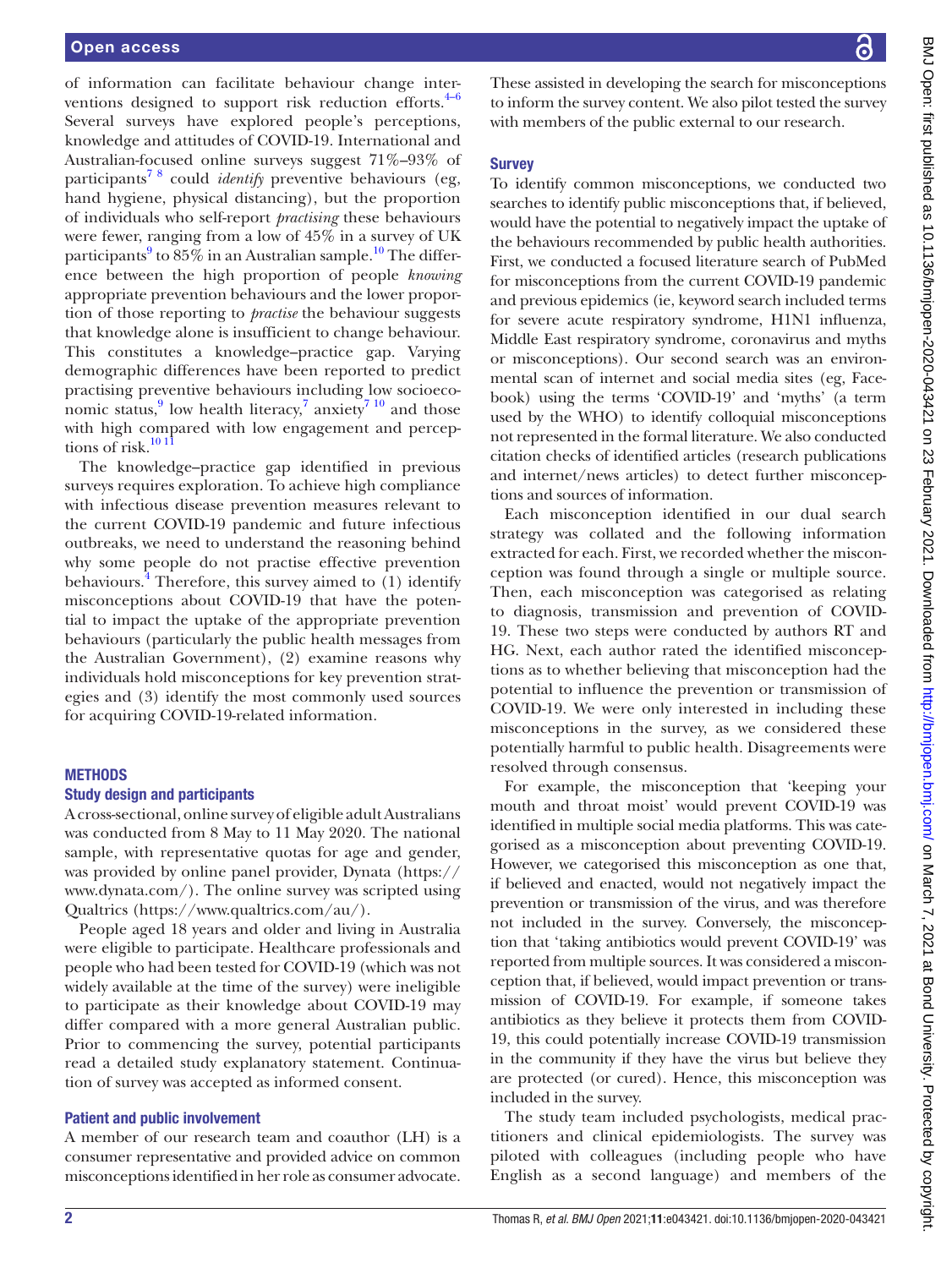public to ensure face and content validity, and ease of completion.

#### Measures

The survey consisted of five sections (COVID-19 symptoms, prevention strategies, beliefs for 'incorrect' prevention strategies, transmission behaviours and information sources for COVID-19). The survey including items, logic, and response scales are reported in [online supplemental](https://dx.doi.org/10.1136/bmjopen-2020-043421) [table 1](https://dx.doi.org/10.1136/bmjopen-2020-043421). The expected time to complete the survey was less than 10min.

### Statistical analysis

The primary outcome was the frequency of prevention strategy misconceptions and participant reasoning for each. Descriptive statistics (counts and percentages) were calculated for participant demographic variables and correct/ incorrect survey responses. 'Correct' and 'incorrect' answers for survey questions were determined by the study team via group consensus a priori. With a sample size of 1500, the margin of error around a 50% proportion is  $\pm 2.5\%$ .<sup>12</sup> This sample size is similar to most national opinion polls which generally use samples in the range of 1000–2000.

For the open response options, we conducted content analyses $^{13}$  $^{13}$  $^{13}$  of the 'incorrect' responses. Two authors (RT and LH) independently coded the first 50 responses and developed an initial coding framework. Uninformative responses (eg, 'I don't know'; 'unsure') were not coded. Codes were compared and the framework was iteratively developed until consensus was reached. The same two authors tested the refined coding framework on the next 20 responses. Following consensus, one author (RT) completed the qualitative analyses for the remaining responses. Due to the unexpectedly large volume of 'incorrect' responses for three items (wearing masks, wearing gloves and staying away from healthcare centres), a random 50% of the responses was coded. All responses were coded for the other four items (use of colloidal silver and essential oils, use of antibiotics, social distancing, washing hands).

## **RESULTS**

Of the 1802 potential participants contacted, 289 were screened as ineligible prior to completing the survey and were excluded at that point, 13 declined and 1500 participated in the survey (response rate 83%; see [figure](#page-3-0) 1 for participant flow chart). As per the sampling frame, 50% of survey participants were female, there was a representation across adult age groups and a proportional representation from each Australian state and territory. Participant characteristics are reported in [table](#page-4-0) 1.

#### Identifying prevention strategies

A high proportion of the sample gave correct responses for hand hygiene and 1.5m physical distancing, but significant proportions were incorrect for the effectiveness of antibiotics, colloidal silver, wearing gloves or masks, and



<span id="page-3-0"></span>Figure 1 Participant flow chart.

staying away from health centres. [Figure](#page-5-0) 2 shows proportions of participant perceptions of preventive behaviours and [table](#page-6-0) 2 reports the results of the content analyses for the 'incorrect' responses.

Although most participants correctly identified 'washing your hands regularly with soap and water' (92%), 7% were undecided ('neither agree or disagree' or 'I don't know') and a minority (2%) thought that washing their hands would NOT prevent COVID-19. Reasons varied, but the most frequent theme (37.5%) was that participants thought handwashing was unnecessary or ineffective (eg, it was an 'overreaction', it would not 'kill' the virus, or it is redundant because the participant did not leave the house; see [table](#page-6-0) 2).

Similarly, 90% of participants correctly identified that 'staying at least 1.5m away from others' could prevent COVID-19. Only 34 (2%) participants thought that physical distancing would NOT prevent COVID-19 transmission. Half of those who held that belief reasoned that the strategy was ineffective or unnecessary (eg, 'stays in the air' and 'can float a lot further than that'; see [table](#page-6-0) 2).

Fewer participants correctly identified that 'regular use of antibiotics' (66%) would NOT prevent COVID-19, and 22% were unsure. For those who thought that antibiotics *could* prevent COVID-19 (11%), two dominant themes emerged: an incorrect understanding of antibiotics and treatment options for COVID-19 (eg, they could 'block viruses', and 'prevent' or 'kill' the virus) and erroneously thinking antibiotics would strengthen their immunity.

While 56% of participants correctly identified that taking 'products like colloidal silver or essential oils' would NOT prevent a person from contracting COVID-19% and 32% were unsure, and the remainder thought those products would help to prevent COVID-19. Approximately 32% of those who thought colloidal silver and essential oils would prevent COVID-19 appeared to incorrectly understand the transmission process and prevention strategies for COVID-19. For example,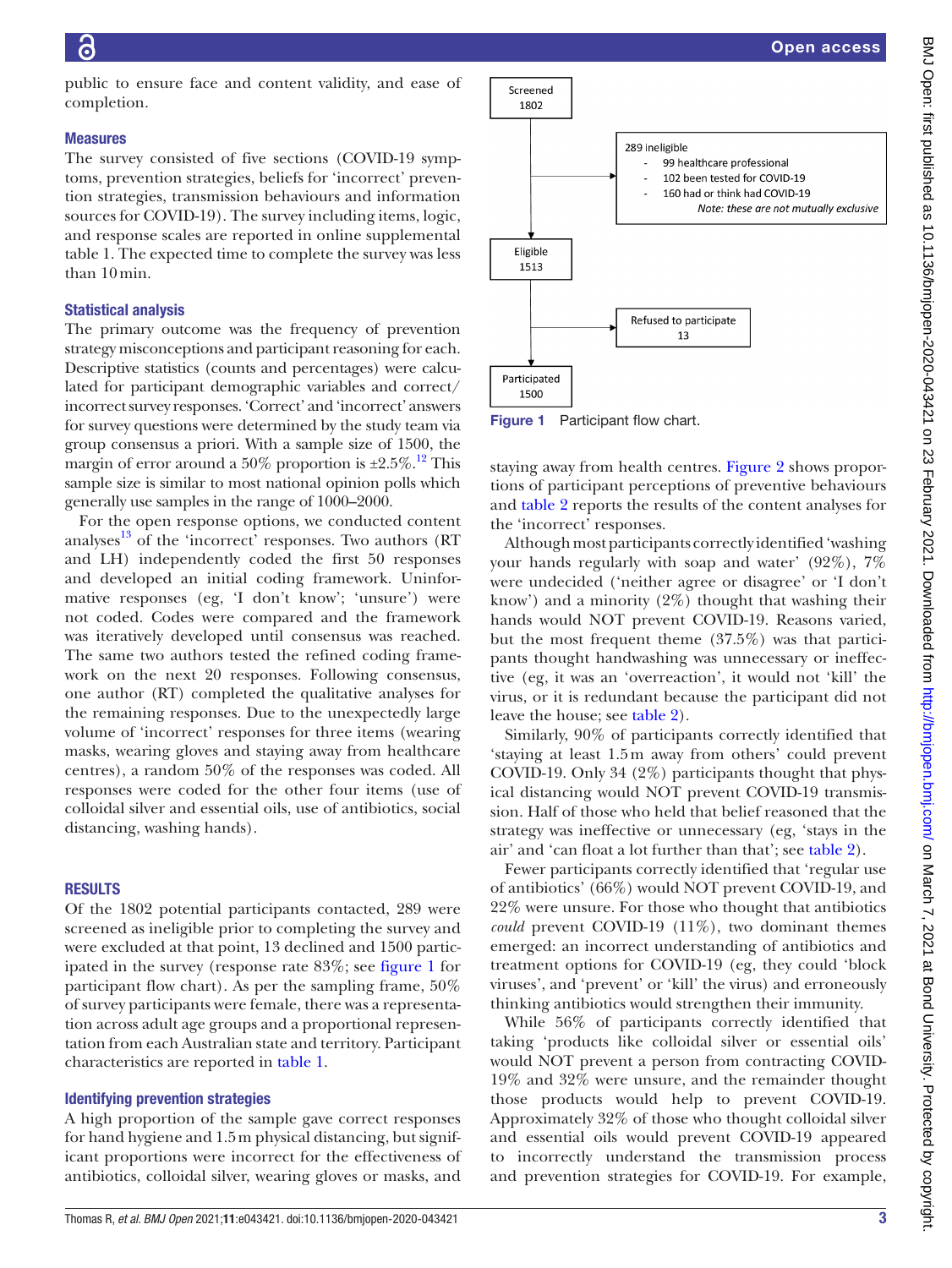<span id="page-4-0"></span>

| Table 1 Participant characteristics (N=1500) |      |                |
|----------------------------------------------|------|----------------|
| <b>Characteristics</b>                       | N    | $\frac{0}{0}$  |
| Female                                       | 750  | 50             |
| Age                                          |      |                |
| 18-24 years                                  | 171  | 11             |
| 25-34 years                                  | 264  | 18             |
| 35-44 years                                  | 239  | 16             |
| 45-54 years                                  | 223  | 15             |
| 55-64 years                                  | 222  | 15             |
| $65 - 74$ years                              | 227  | 15             |
| 75 or older                                  | 154  | 10             |
| Education                                    |      |                |
| High school graduate or less                 | 459  | 31             |
| Trade certificate (I-IV)                     | 276  | 18             |
| <b>Tertiary</b>                              | 765  | 51             |
| Australian states and territories            |      |                |
| Queensland                                   | 302  | 20             |
| New South Wales                              | 471  | 31             |
| <b>Australian Capital Territory</b>          | 29   | $\overline{2}$ |
| <b>Nothern Territory</b>                     | 9    | 1              |
| Western Australia                            | 160  | 11             |
| Victoria                                     | 382  | 25             |
| <b>Tasmania</b>                              | 34   | $\overline{2}$ |
| South Australia                              | 113  | 7              |
| Aboriginal or Torres Strait Islander         |      |                |
| Yes                                          | 17   | 1              |
| <b>No</b>                                    | 1471 | 98             |
| Prefer not to say                            | 12   | 1              |
| Born in Australia                            | 1049 | 70             |

participants reasoned these products would help because they were 'good in disinfecting', suggesting transmission only by touch and 'evidence that colloidal silver is a virus killer' and the products would 'kill the germs'.

The two contentious preventative measures of wearing gloves or wearing surgical masks when outside of the home showed conflicting beliefs about the benefits of these behaviours to prevent COVID-19. Over 40% of participants considered wearing gloves outside of the home would help prevent them from contracting COVID-19. Their reasons were nuanced. In the randomly coded sample of 50% (n=299), 33% of participants incorrectly understood the transmission of COVID-19 (eg, 'won't come into contact with the virus', 'stop transmission'). However, 23% identified plausible self-protection reasons (eg, 'would not be touching surfaces where it might be on and then touching my face and rubbing my eyes with bare hands', 'reduces risk of uptake of pathogen from hands, which in turn reduces risk of transmission from hands to eyes, nose, mouth, etc').

For 'wearing of face masks outside of the home', 28% of participants agreed that this would NOT prevent them (the wearer) from contracting COVID-19, while 42% of participants thought this behaviour was preventative, and the remainder unsure. Within the randomly coded sample, the most frequently provided reason for wearing surgical masks (33%) was an incorrect understanding of COVID-19 transmission (eg, 'because the virus cannot move via a surgical mask', 'you can't catch it'). Yet, almost a quarter (23%) identified plausible reasons for wearing masks ('may prevent inhaling droplets from the air which may contain the COVID-19 virus', 'it is some form of barrier to my respiratory system').

Most participants agreed (58%) or were unsure (28%) that staying away from hospitals and health centres would prevent COVID-19 transmissions. Of the randomly coded responses, 52% articulated concerns of infection from test-positive COVID-19 patients and staff, while 13% had reasoned that hospitals and health centres should be avoided in general (eg, 'hospitals are hotbeds of disease').

# Understanding transmission process

When asked to identify ways in which they were likely or unlikely to contract COVID-19, participant responses were again varied ([figure](#page-8-0) 3).

The majority of participants correctly identified that transmission of COVID-19 was likely to occur through 'sneezing/coughing' (92%), 'touching a contaminated surface and then touching your eyes, nose or mouth' (91%) and 'being physically near someone with COVID-19 for a long period of time' (90%). Fewer participants (63%) correctly identified that 'being near someone who had recently been overseas' made it more likely that they could contract COVID-19. Most participants also correctly identified that you are unlikely to contract COVID-19 from 'mosquito bite' (78%) or by 'touching a package that had come from China' (64%).

In contrast, 65% of participants thought it was very likely or likely they would contract COVID-19 due to 'being in a large room with someone for a short period of time' and 51% thought they had a very likely or likely chance by 'sitting on a surface where someone with COVID-19 sat'. In a similar response pattern to preventing transmission, there was a lot of uncertainty about whether 'attending a doctor's clinic or hospital' increased your risk of contracting COVID-19 with an even proportion of participants thinking it was unlikely this would increase their risk  $(48\%)$  and those who thought it would  $(40\%)$ or were unsure (12%).

# Awareness of COVID-19 symptoms

The majority of participants (90%) identified 'fever, fatigue and cough' as indicators of COVID-19 and which, if experienced, would require a person to take further precautions ([table](#page-8-1) 3). However, just over a third of participants (35%) correctly identified 'fever, fatigue and cough' as the *only* indicator ([online supplemental table](https://dx.doi.org/10.1136/bmjopen-2020-043421)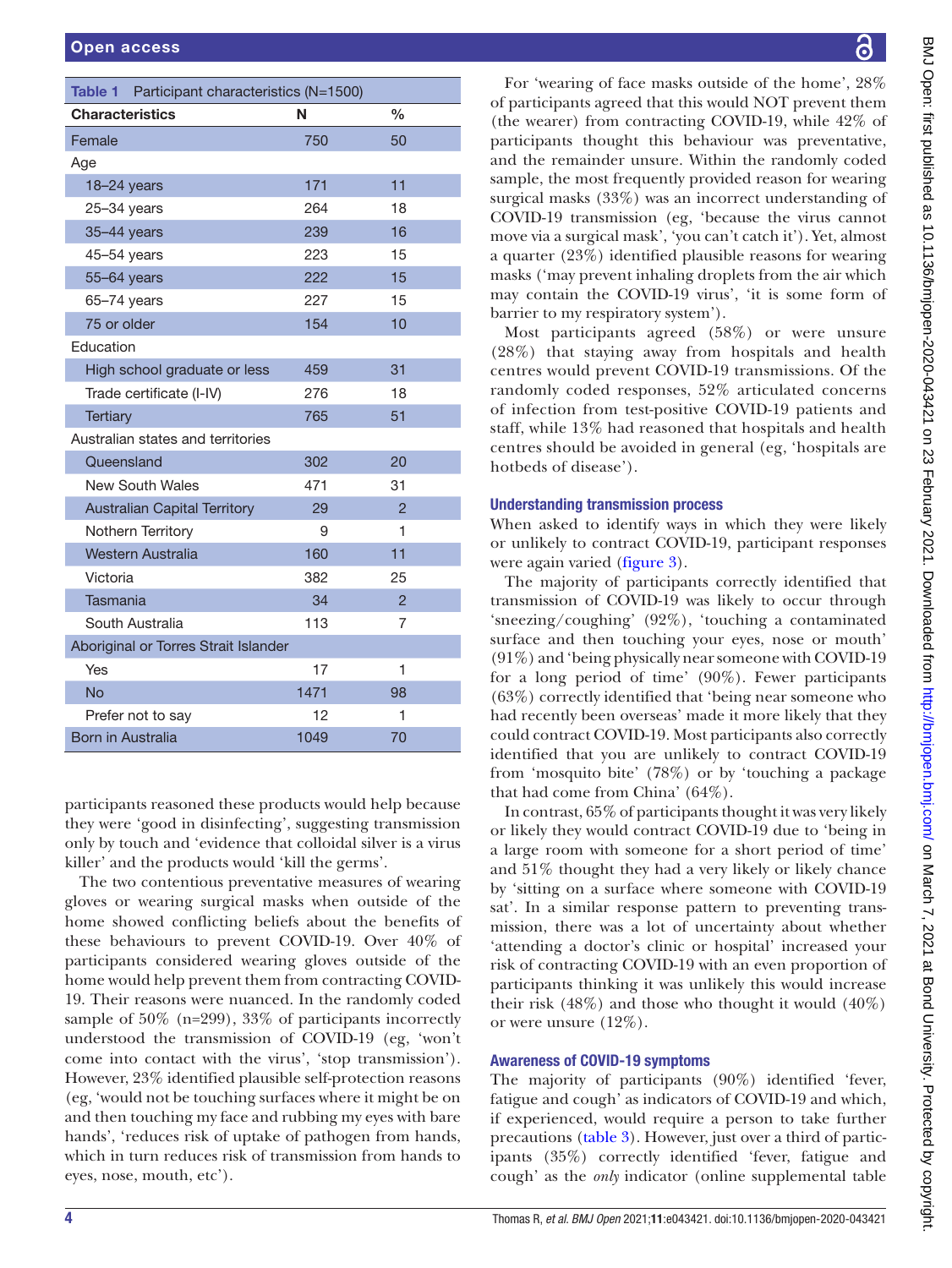

# <span id="page-5-0"></span>Information sources

a

Q1&2 Agree = Correct response.

Q3-7 Disagree = Correct response.

and reentering your home

you don't live with

your home

 $\blacksquare$  Correct  $\blacksquare$ 

The most frequently reported sources of COVID-19 information were Channels 7, 9 and 10 news (56%), ABC news (43%), and the Australian Government COVID-19 app  $(31\%)$ . [Online supplemental table 3](https://dx.doi.org/10.1136/bmjopen-2020-043421) shows the frequency in which each source of information was ranked as first, second or third. Only 23% of participants reported social media as a top 3 source of information and of those did, less than a quarter (24%) of these ranked it as their first source of information.

# **DISCUSSION**

To prevent COVID-19 infections, community members will have to sustain long-term preventive behaviours. To encourage community cooperation, public health officials will need to understand why some individuals do not engage with public health messaging and do not practise COVID-safe preventive behaviours. Therefore, this study had three aims: (1) identify misconceptions about COVID-19 that have the potential to inhibit the uptake of preventive behaviours; (2) examine reasons why individuals hold misconceptions for prevention strategies; and (3) identify the most commonly used sources for acquiring COVID-19-related information. The openended responses in this survey give unique information

The widespread ability to identify the preventative

measures of hand hygiene and physical distancing suggests that public health messaging has been effective in communicating prevention strategies to Australians. Although only a minority of participants thought these behaviours were unnecessary or ineffective, this was the major theme arising for people not practising either behaviour. Not knowing this reason for lack of cooperation is a missed opportunity. Using the Capability, Oppor-tunity, Motivation-Behaviour change model (COM-B),<sup>[14](#page-10-9)</sup> these behaviours suggest of a lack of motivation and can be directly targeted through public health campaigns.

Almost all participants correctly identified key public health messaging of common symptoms of fever, fatigue and cough and potential transmission practices such as sneezing and coughing and touching contaminated surfaces. This prevention awareness is supported by several other surveys, with between  $71\%$  and  $93\%$ <sup>7810</sup> of participants endorsing correct responses or reporting practising the behaviour.

However, when we examined preventative behaviours not explicitly communicated by public health authorities, the results are more varied. While two-thirds of participants correctly identified that taking antibiotics would not prevent COVID-19, the remaining third thought taking them *would* prevent COVID-19 or were unsure. Of concern, this result is similar to another

4 87 15

22 10013

 $75$ 

155

100%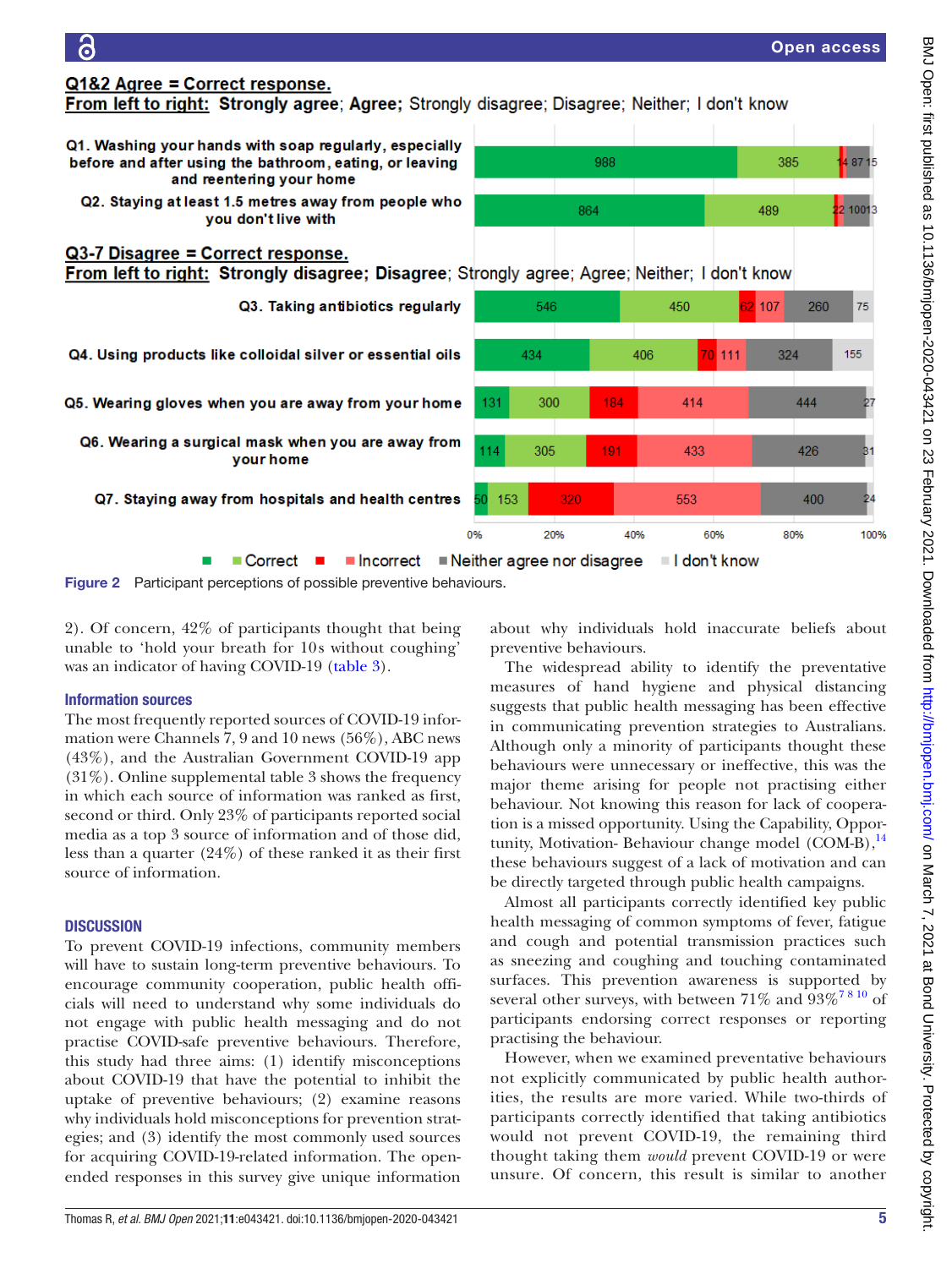<span id="page-6-0"></span>

| Table 2                     | Behaviour/belief                                               | Major themes for non-compliance (%)<br>Content analyses of misconceptions of possible preventive behaviours | Quotes                                                                                                                                                                                                   |
|-----------------------------|----------------------------------------------------------------|-------------------------------------------------------------------------------------------------------------|----------------------------------------------------------------------------------------------------------------------------------------------------------------------------------------------------------|
| Appropriate<br>behaviours   | $(n=24;$ all coded)<br>regularly                               | Washing hands with soap Unnecessary or ineffective (37%)                                                    | "Because COVID is not only on your hands but can be on other parts<br>"Because we are always touching different surfaces"<br>"It is an overreaction to wash hands too often"<br>of your body"            |
|                             |                                                                | or incomplete understanding of<br>transmission (17%)<br>Incorrect                                           | "Because most people will catch the disease from breathing it in"<br>"The body needs germs to wash regularly damages the immune<br>"It's air born"<br>system <sup>"</sup>                                |
|                             | Physical distancing (1.5<br>$(n=34; \text{ all coded})$        | Unnecessary or ineffective (50%)                                                                            | "It is crap, if someone is not sick, then keeping away or close makes<br>"I don't think that social distancing is really effective"; "if u [sic] are<br>going to get it you'll get it"<br>no difference" |
|                             |                                                                | or incomplete understanding of<br>transmission (12%)<br>Incorrect                                           | "Because it can jump from person to person and move through the air"<br>"It doesn't help anything if people have the disease"                                                                            |
| Inappropriate<br>behaviours | Taking antibiotics to<br>$(n=167;$ all coded)<br>prevent COVID | understanding of antibiotics and<br>treatment for COVID-19 (30%)<br>Incorrect                               | "Antibiotics kills any infection in your body and stops you from getting<br>"It helps to fight the virus"<br>"Keep you strong"<br>sick"                                                                  |
|                             |                                                                | Strengthens immune system (29%)                                                                             | "Continued boosting of the immune system and supporting it"<br>"Increases your immune system"                                                                                                            |
|                             | Using products like<br>colloidal silver or<br>essential oils   | Incorrect or incomplete understanding of<br>transmission and treatment options for<br>COVID-19 (32%)        | "Colloidal silver kills germs, fungus and bacteria"<br>"I understand that they dilute the virus"<br>" it could burn out the infection"                                                                   |
|                             | $(n=179;$ all coded)                                           | Strengthens immune system (9%)                                                                              | giving your body the best chance to fight it"<br>"Would build up your immune system"                                                                                                                     |
|                             |                                                                |                                                                                                             | Continued                                                                                                                                                                                                |

 $\overline{\partial}$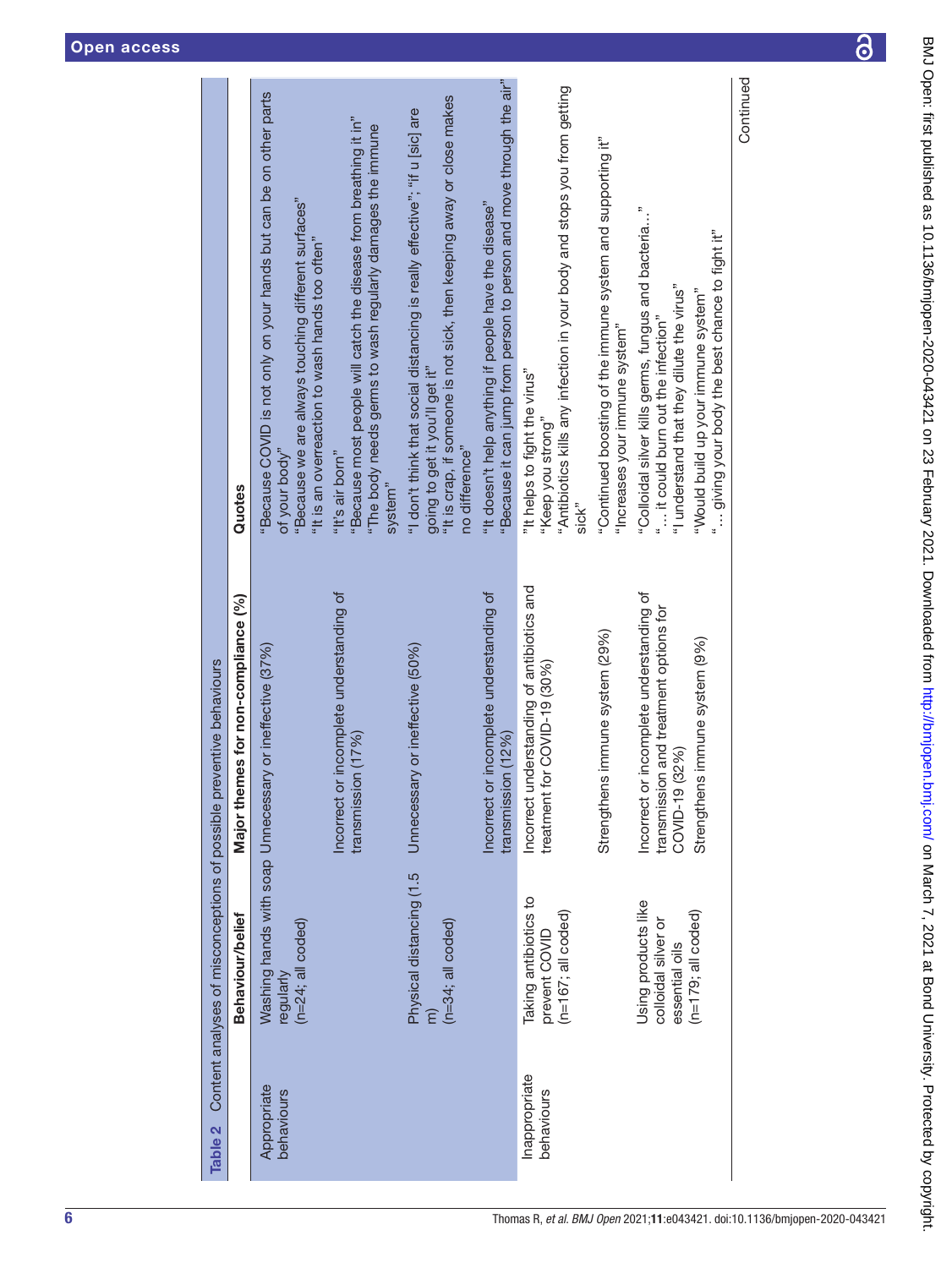Open access



6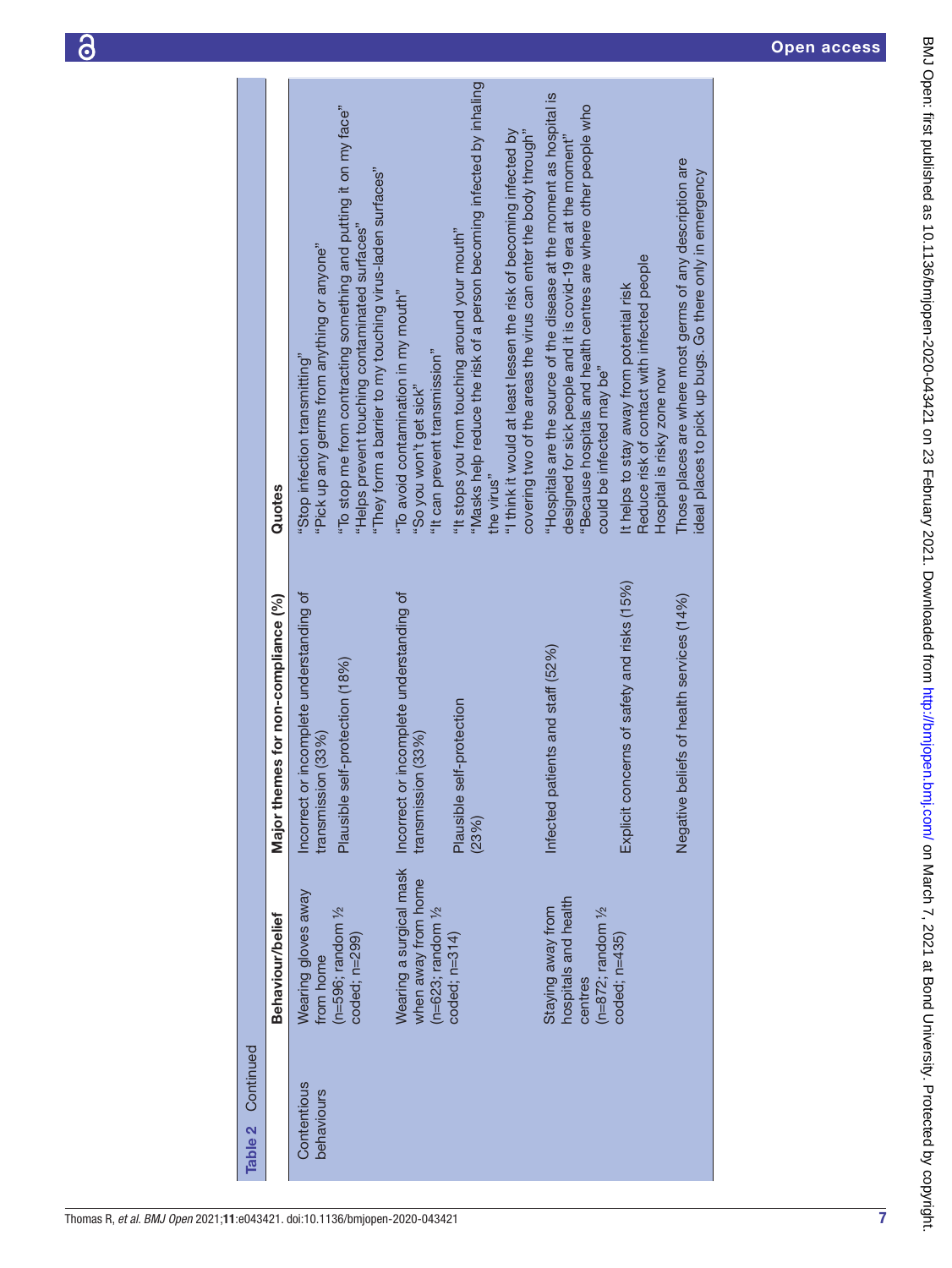

<span id="page-8-0"></span>Figure 3 Participant perceptions of their likelihood to contract COVID-19.

Australian study that reported 35% of participants also thought antibiotics would be effective to prevent or treat COVID-19.[10](#page-10-6) When asked for reasons for this misconception, it emerged that most who endorsed antibiotics had poor understanding of how they worked and their effects on viruses and the immune system broadly. Inappropriate use of antibiotics is considered the leading cause of antibiotic resistance.<sup>15 16</sup> The perception that antibiotics could prevent or treat COVID-19 has the potential to derail ongoing efforts to curb antibiotic use in the community.<sup>[17](#page-10-11)</sup> Further, only half of participants correctly identified that products like colloidal silver or essential oils are *not* effective in preventing the transmission of COVID-19. Taken together, it appears that many Australians have misconceptions about the effectiveness

Open access

<span id="page-8-1"></span>

| <b>Table 3</b> Frequency of incorrect symptom/behaviour<br>responses |          |
|----------------------------------------------------------------------|----------|
| <b>Response</b>                                                      | N(%)     |
| You cannot hold your breath for 10s without<br>coughing              | 625 (42) |
| You have a runny nose and wet cough                                  | 503 (34) |
| You have had your temperature checked and it is 234 (16)<br>normal   |          |
| You have a rash                                                      | 167 (11) |
|                                                                      |          |

Note: Participants were able to choose more than one response.

of pharmaceutical and complementary medicine's roles in preventing COVID-19. Using behaviour change theory, this suggests a knowledge barrier that can be modified through tailored education and messaging using behaviour change techniques such as information about individual, social and environmental conse-quences.<sup>[14](#page-10-9)</sup> If people believe these approaches will stop them from contracting the virus, there is legitimate concern they will not practise non-drug interventions such as hand hygiene and physical distancing either now or in the future.

Equally concerning was our finding that at the time of the survey (early May), only 15% of participants were confident that visiting hospitals and health centres were safe. Australian data from the Medical Benefits Scheme<sup>[18](#page-10-12)</sup> appear to reflect this uncertainty, with a 23% drop in face-to-face primary care attendance compared with the average of the same month in the past 5 years. A sharp decline in presentations to emergency departments for reasons other than COVID-19 (eg, stroke, cardiac events and so on) has also occurred internationally.<sup>[19–21](#page-10-13)</sup> Conversely, the increase in telemedicine (eg, video and phone consultations) in Australia<sup>18</sup> may suggest that although people are physically staying away from attending health services, they are still receiving healthcare through other means. These findings suggest that the emergence of COVID-19 has resulted in significant changes in how healthcare is used. The impact of these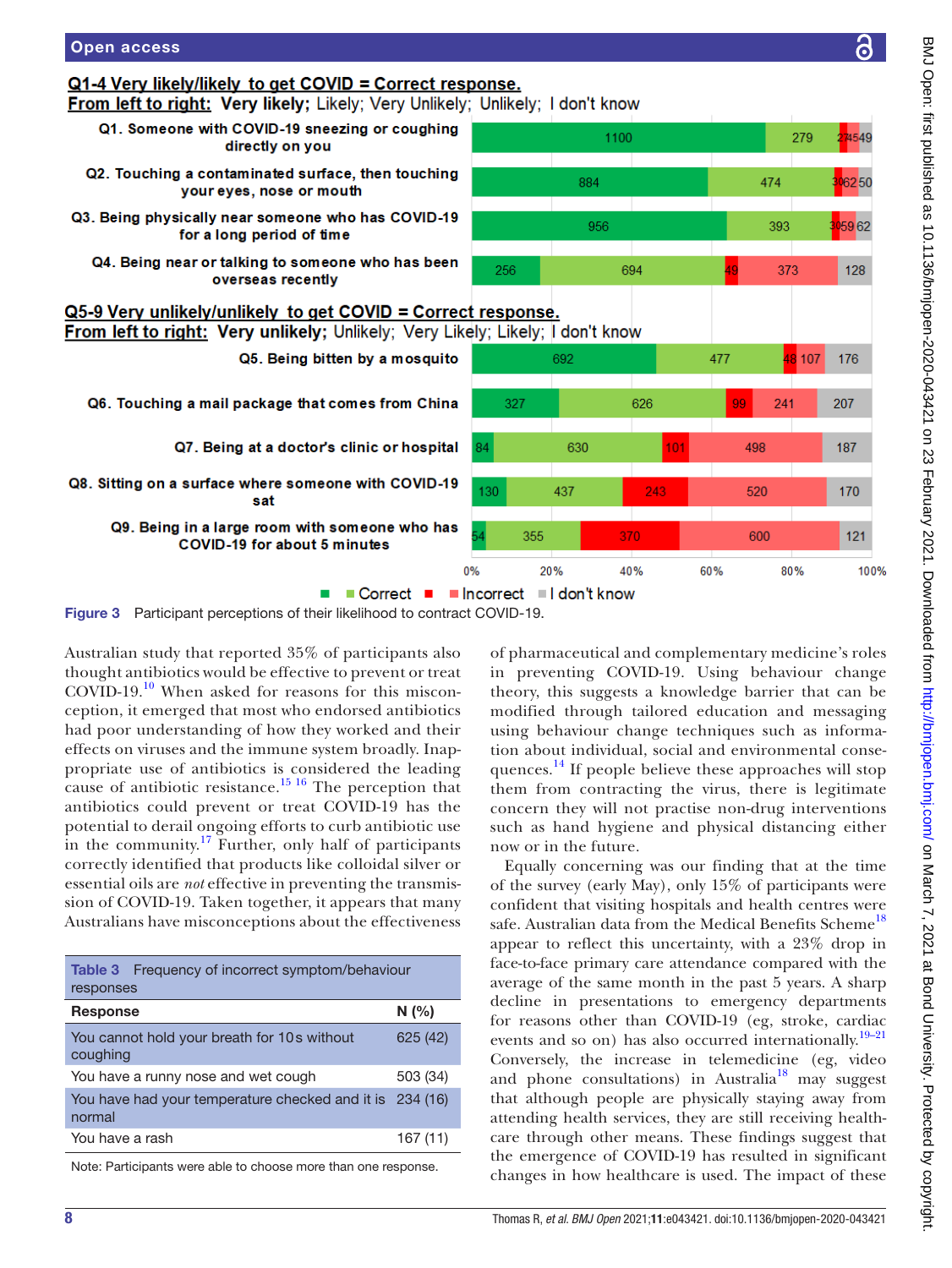changes in terms of accessing preventative healthcare services, patient's health outcomes and healthcare costs is yet to be determined. $^{22}$  $^{22}$  $^{22}$ 

Two preventative behaviours that were associated with a high degree of uncertainty were wearing gloves and wearing a mask outside of the home. Approximately 40% of participants believed wearing gloves or a mask would prevent transmission of COVID-19, similar to Seale *et*   $a\ell$ s findings<sup>10</sup> that 50% of surveyed Australians thought their use could prevent COVID-19. This uncertainty surrounding wearing a mask is likely a reflection of the mixed messages that were evident in the media and various public health campaigns used in both Australia and internationally during the early stages of the pandemic. These inconsistent and unclear messages may have contributed to the misconceptions about the effectiveness of masks and how they can reduce the transmission of COVID-19. Although wearing face masks might provide an *added benefit* to limit the spread of the infection, there has been no public health messages in Australia suggesting wearing gloves is an effective preventive behaviour. While our understanding of virus transmission is still developing, it is likely that, as a respiratory virus, a face mask alone is not sufficient to prevent its transmission. This was not known to many participants in this study, with many thinking that either masks or gloves would be sufficient to stop the spread. Our qualitative coding provided evidence of this. The primary concern of public health authorities is that should people wear masks, they may not practise more effective preventive behaviours such as hand hygiene and physical distancing because they believe masks and gloves are enough to protect them from COVID-19. To improve public health messaging, individual behaviour change techniques such as teaching prompts and cues $^{14}$  $^{14}$  $^{14}$  about how to take masks off and to wash hands after touching a mask, would address the impression that masks alone were sufficient.

Overall, our findings are concordant to those of a recent online survey of over 4000 Australians which also found gaps in understanding. McCaffery *et al<sup>†</sup>* found that those with inadequate health literacy and who spoke a language other than English were less able to identify behaviours to prevent infection and experienced more difficulty finding information and understanding public health messaging about COVID-19. This study also identified that, there were higher endorsements of misinformation including negative views of vaccines among the same groups.<sup>[7](#page-10-4)</sup> Given that these views have broader public health implications (decreased vaccine uptake, increased antibiotic resistance), it is critical that we target future messaging to disadvantaged populations such as those with low health literacy and those who are culturally and linguistically diverse to ensure that health consumers are better equipped to make informed decisions with regard to their healthcare.

Finally, to develop effective prevention messages, consideration should be given to where individuals access COVID-19-related information. Counterintuitively, less

than a quarter of participants nominated social media platforms in their top three sources of COVID-19 information. Most participants nominated commercial and government sponsored news channels as their top sources. Combining behaviour change techniques in prevention behaviours and promoting these messages in the most accessible and widely used media platforms are critical to ensure continued public cooperation in practising COVID-safe behaviours.

#### Strengths and limitations

In our sample, 70% of participants were born in Australia. Although this reflects Australian population demographics, results from this survey may not translate to individuals where English is not their primary language. While we assessed readability of the survey, we only informally assessed comprehension when we pilot tested the survey with community members and colleagues. We also did not assess cultural and linguistic diversity of the survey which limits the generalisability of our findings to this group. McCaffery *et al*<sup>[7](#page-10-4)</sup> identified that participants whose primary language was not English had poorer understanding of COVID-19 symptoms, were less able to identify behaviours that reduced infection risk and experienced more difficulty understanding government messaging. Public health messaging not only should ensure translation of messages but also understand the cultural differences that may interfere with practising preventive behaviours. Unlike other Australian surveys,<sup>58</sup> our survey looked beyond quantifying knowledge and attitudes to include qualitative content analyses to identify specific reasons for participants' misconceptions.

Our sample was balanced for gender and stratified for age. We also had proportionally representative quotas from each Australian state and territory. Despite these efforts, we acknowledge that survey research (with panel providers) has certain biases such as selection and sampling bias, and therefore suggest care when interpreting any results.

#### **CONCLUSION**

Our results suggest that although clear public messaging about the two key evidence-based prevention behaviours (hand hygiene and physical distancing) is broadly understood, there are still important knowledge gaps around how the disease is prevented, transmitted and its symptoms. Public health messages will need to combat the misconceptions that antibiotics and complementary medicines are effective in prevention and/or treating COVID-19. These beliefs have the potential to impede individuals from practising appropriate and effective behaviours. In the absence of a vaccine or effective drug treatments, our only prevention strategies are non-drug interventions, especially physical distancing and hand hygiene.<sup>[1](#page-10-0)</sup> How do we maintain these behaviours in the long term and how do we initiate other behaviours yet to be seen as critical such as wearing masks, testing when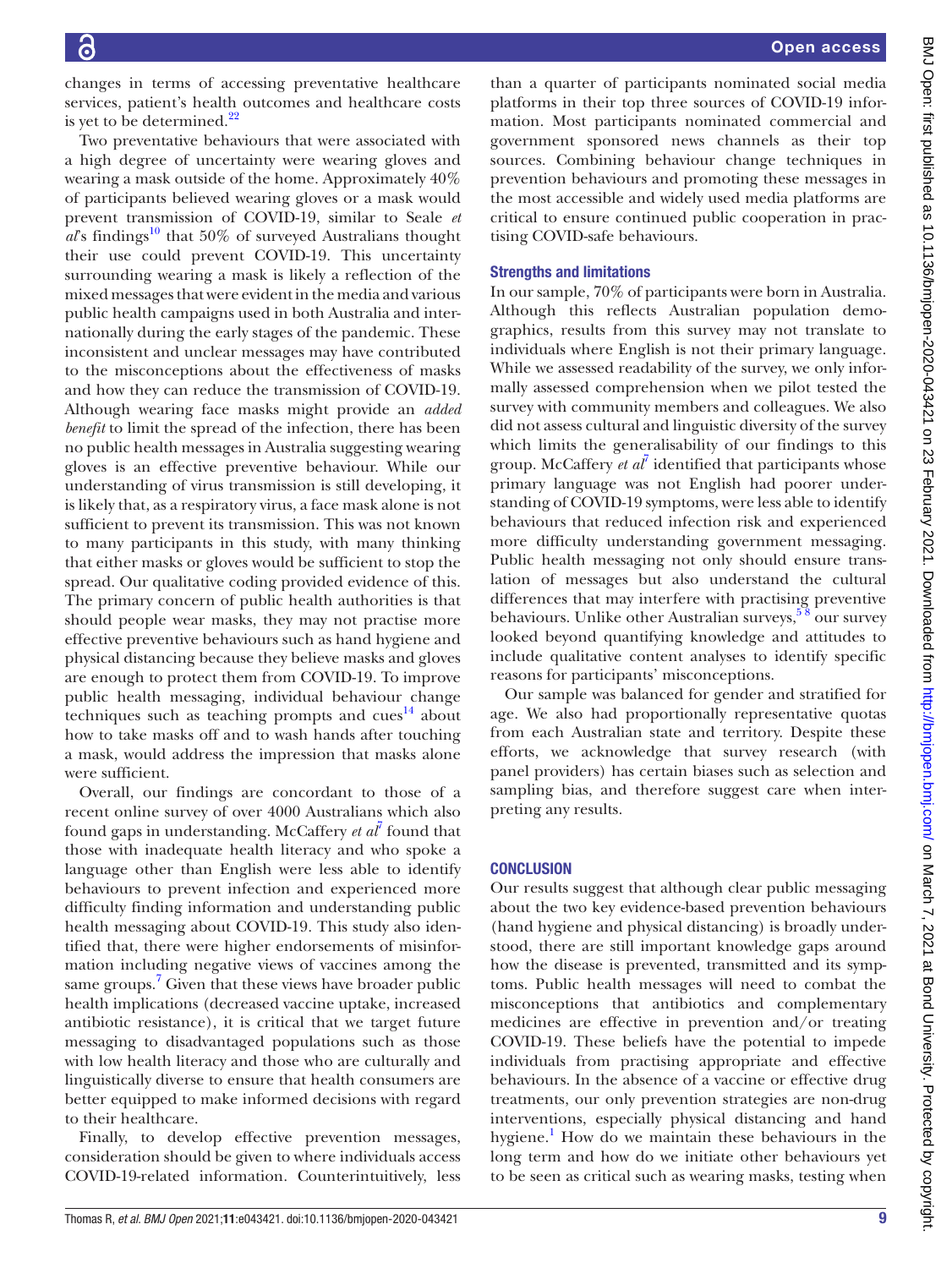symptomatic, self-isolating and downloading contact tracing apps? By understanding some of the misconceptions identified in our survey and using the principles of public communication and knowledge translation, we can develop intervention strategies for the longer term.

Twitter Rae Thomas [@rthomasEBP](https://twitter.com/rthomasEBP) and Tammy C Hoffmann [@Tammy\\_Hoffmann](https://twitter.com/Tammy_Hoffmann)

Contributors RT and PG conceived the study. All authors equally contributed to the study design. RT, ZAM and EA conducted the literature and internet searches. All authors contributed to selection of survey items. HG drafted the initial survey with critical input from all coauthors. RT, HG, ZAM and EA conducted the descriptive analyses. RT and LH conducted the qualitative analyses. RT drafted the initial manuscript with critical input from all other coauthors.

Funding RT, HG and ZAM are supported by NHMRC Program grant (#1106452). TH is supported by a NHMRC Research Fellowship (#1154607). KM is supported NHMRC Research Fellowship (#1121110). PG is supported by a NHMRC Research Fellowship (#1080042).

Competing interests None declared.

Patient consent for publication Not required.

Ethics approval Bond University Human Research Ethics Committee provided ethics approval for this research (#RT03008).

Provenance and peer review Not commissioned; externally peer reviewed.

Data availability statement Data are available upon reasonable request.

Supplemental material This content has been supplied by the author(s). It has not been vetted by BMJ Publishing Group Limited (BMJ) and may not have been peer-reviewed. Any opinions or recommendations discussed are solely those of the author(s) and are not endorsed by BMJ. BMJ disclaims all liability and responsibility arising from any reliance placed on the content. Where the content includes any translated material, BMJ does not warrant the accuracy and reliability of the translations (including but not limited to local regulations, clinical guidelines, terminology, drug names and drug dosages), and is not responsible for any error and/or omissions arising from translation and adaptation or otherwise.

Open access This is an open access article distributed in accordance with the Creative Commons Attribution Non Commercial (CC BY-NC 4.0) license, which permits others to distribute, remix, adapt, build upon this work non-commercially, and license their derivative works on different terms, provided the original work is properly cited, appropriate credit is given, any changes made indicated, and the use is non-commercial. See: [http://creativecommons.org/licenses/by-nc/4.0/.](http://creativecommons.org/licenses/by-nc/4.0/)

#### ORCID iDs

Rae Thomas<http://orcid.org/0000-0002-2165-5917> Zoe A Michaleff<http://orcid.org/0000-0002-0360-4956> Tammy C Hoffmann <http://orcid.org/0000-0001-5210-8548> Kirsten McCaffery<http://orcid.org/0000-0003-2696-5006> Paul Glasziou <http://orcid.org/0000-0001-7564-073X>

#### **REFERENCES**

- <span id="page-10-0"></span>1 Hoffmann T, Glasziou P. What if the vaccine or drugs don't save us? Plan B for coronavirus means research on alternatives is urgently needed. Online: The Conversation, 2020. Available: [https://](https://theconversation.com/what-if-the-vaccine-or-drugs-dont-save-us-plan-b-for-coronavirus-means-research-on-alternatives-is-urgently-needed-136833) [theconversation.com/what-if-the-vaccine-or-drugs-dont-save-us](https://theconversation.com/what-if-the-vaccine-or-drugs-dont-save-us-plan-b-for-coronavirus-means-research-on-alternatives-is-urgently-needed-136833)[plan-b-for-coronavirus-means-research-on-alternatives-is-urgently](https://theconversation.com/what-if-the-vaccine-or-drugs-dont-save-us-plan-b-for-coronavirus-means-research-on-alternatives-is-urgently-needed-136833)[needed-136833](https://theconversation.com/what-if-the-vaccine-or-drugs-dont-save-us-plan-b-for-coronavirus-means-research-on-alternatives-is-urgently-needed-136833)
- <span id="page-10-1"></span>2 Kwok YLA, Harris P, McLaws M-L. Social cohesion: the missing factor required for a successful hand hygiene program. *[Am J Infect](http://dx.doi.org/10.1016/j.ajic.2016.10.021)  [Control](http://dx.doi.org/10.1016/j.ajic.2016.10.021)* 2017;45:222–7.
- <span id="page-10-2"></span>3 World Health Organisation Managing the COVID-19 infodemic. Promoting healthy behaviours and mitigating the harms from misinformation and disinformation, 2020. Available: [https://www.](https://www.who.int/news/item/23-09-2020-managing-the-covid-19-infodemic-promoting-healthy-behaviours-and-mitigating-the-harm-from-misinformation-and-disinformation) [who.int/news/item/23-09-2020-managing-the-covid-19-infodemic](https://www.who.int/news/item/23-09-2020-managing-the-covid-19-infodemic-promoting-healthy-behaviours-and-mitigating-the-harm-from-misinformation-and-disinformation)[promoting-healthy-behaviours-and-mitigating-the-harm-from](https://www.who.int/news/item/23-09-2020-managing-the-covid-19-infodemic-promoting-healthy-behaviours-and-mitigating-the-harm-from-misinformation-and-disinformation)[misinformation-and-disinformation](https://www.who.int/news/item/23-09-2020-managing-the-covid-19-infodemic-promoting-healthy-behaviours-and-mitigating-the-harm-from-misinformation-and-disinformation)
- <span id="page-10-3"></span>4 Bonell C, Michie S, Reicher S, *et al*. Harnessing behavioural science in public health campaigns to maintain 'social distancing' in response to the COVID-19 pandemic: key principles. *[J Epidemiol](http://dx.doi.org/10.1136/jech-2020-214290)  [Community Health](http://dx.doi.org/10.1136/jech-2020-214290)* 2020;74:617–9.
- <span id="page-10-15"></span>5 Cane J, O'Connor D, Michie S. Validation of the theoretical domains framework for use in behaviour change and implementation research. *[Implement Sci](http://dx.doi.org/10.1186/1748-5908-7-37)* 2012;7:37.
- 6 Bavel JJV, Baicker K, Boggio PS, *et al*. Using social and behavioural science to support COVID-19 pandemic response. *[Nat Hum Behav](http://dx.doi.org/10.1038/s41562-020-0884-z)* 2020;4:460–71.
- <span id="page-10-4"></span>7 McCaffery KJ, Dodd RH, Cvejic E, *et al*. Health literacy and disparities in COVID-19-related knowledge, attitudes, beliefs and behaviours in Australia. *[Public Health Res Pract](http://dx.doi.org/10.17061/phrp30342012)* 2020;30. doi:10.17061/phrp30342012. [Epub ahead of print: 09 Dec 2020].
- 8 Geldsetzer P. Knowledge and perceptions of COVID-19 among the general public in the United States and the United Kingdom: a crosssectional online survey. *[Ann Intern Med](http://dx.doi.org/10.7326/M20-0912)* 2020;173:157–60.
- <span id="page-10-5"></span>9 Atchison CJ, Bowman L, Vrinten C. Perceptions and behavioural responses of the general public during the COVID-19 pandemic: a cross-sectional survey of UK adults. *[MedRxiv](http://dx.doi.org/10.1101/2020.04.01.20050039)*. doi:10.1101/2020.04.01.20050039
- <span id="page-10-6"></span>10 Seale H, Heywood AE, Leask J, *et al*. COVID-19 is rapidly changing: examining public perceptions and behaviors in response to this evolving pandemic. *[PLoS One](http://dx.doi.org/10.1371/journal.pone.0235112)* 2020;15:e0235112.
- 11 Wise T, Zbozinek TD, Michelini G, *et al*. Changes in risk perception and self-reported protective behaviour during the first week of the COVID-19 pandemic in the United States. *[R Soc Open Sci](http://dx.doi.org/10.1098/rsos.200742)* 2020;7:200742.
- <span id="page-10-7"></span>12 Australian Bureau of Statistics. Australian Bureau of statistics, sample size calculator, 2020. Available: [https://www.abs.gov.au/](https://www.abs.gov.au/websitedbs/d3310114.nsf/home/sample+size+calculator) [websitedbs/d3310114.nsf/home/sample+size+calculator](https://www.abs.gov.au/websitedbs/d3310114.nsf/home/sample+size+calculator)
- <span id="page-10-8"></span>13 Downe-Wamboldt B. Content analysis: method, applications, and issues. *[Health Care Women Int](http://dx.doi.org/10.1080/07399339209516006)* 1992;13:313–21.
- <span id="page-10-9"></span>14 Michie S, Atkins L, West R. *The behaviour change wheel. A guide to designing interventions. 1st ED. great Britain: Silverback publishing*, 2014: 1003–10.
- <span id="page-10-10"></span>15 Ventola CL. The antibiotic resistance crisis: part 1: causes and threats. *[P T](http://www.ncbi.nlm.nih.gov/pubmed/25859123)* 2015;40:3227–83.
- 16 McCullough AR, Parekh S, Rathbone J, *et al*. A systematic review of the public's knowledge and beliefs about antibiotic resistance. *[J](http://dx.doi.org/10.1093/jac/dkv310)  [Antimicrob Chemother](http://dx.doi.org/10.1093/jac/dkv310)* 2016;71:27–33.
- <span id="page-10-11"></span>17 Bakhit M, Del Mar C, Gibson E, Hoffmann T, *et al*. Exploring patients' understanding of antibiotic resistance and how this may influence attitudes towards antibiotic use for acute respiratory infections: a qualitative study in Australian general practice. *[BMJ Open](http://dx.doi.org/10.1136/bmjopen-2018-026735)* 2019;9:e026735.
- <span id="page-10-12"></span>18 Australian Government Services Australian. Medical benefits schedule, 2021. Available: [http://medicarestatistics.humanservices.](http://medicarestatistics.humanservices.gov.au/statistics/mbs_item.jsp) [gov.au/statistics/mbs\\_item.jsp](http://medicarestatistics.humanservices.gov.au/statistics/mbs_item.jsp)
- <span id="page-10-13"></span>19 Hartnett KP, Kite-Powell A, DeVies J, *et al*. Impact of the COVID-19 pandemic on emergency department visits — United States, January 1, 2019–May 30, 2020. *[MMWR Morb Mortal Wkly Rep](http://dx.doi.org/10.15585/mmwr.mm6923e1)* 2020;69:699–704.
- 20 Lazzerini M, Barbi E, Apicella A, *et al*. Delayed access or provision of care in Italy resulting from fear of COVID-19. *[Lancet Child Adolesc](http://dx.doi.org/10.1016/S2352-4642(20)30108-5)  [Health](http://dx.doi.org/10.1016/S2352-4642(20)30108-5)* 2020;4:e10–11.
- 21 Moynihan R, Sanders S, Michaleff ZA. Pandemic impacts on healthcare utilisation: a systematic review. *[MedRxiv](http://dx.doi.org/10.1101/2020.10.26.20219352)* 2020. doi:10.1101/2020.10.26.20219352
- <span id="page-10-14"></span>22 Elshaug A, Duckett S. Hospitals have stopped unnecessary elective surgeries – and shouldn't restart them after the pandemic, 2020. Available: [https://theconversation.com/hospitals-have-stopped](https://theconversation.com/hospitals-have-stopped-unnecessary-elective-surgeries-and-shouldnt-restart-them-after-the-pandemic-136259)[unnecessary-elective-surgeries-and-shouldnt-restart-them-after-the](https://theconversation.com/hospitals-have-stopped-unnecessary-elective-surgeries-and-shouldnt-restart-them-after-the-pandemic-136259)[pandemic-136259](https://theconversation.com/hospitals-have-stopped-unnecessary-elective-surgeries-and-shouldnt-restart-them-after-the-pandemic-136259)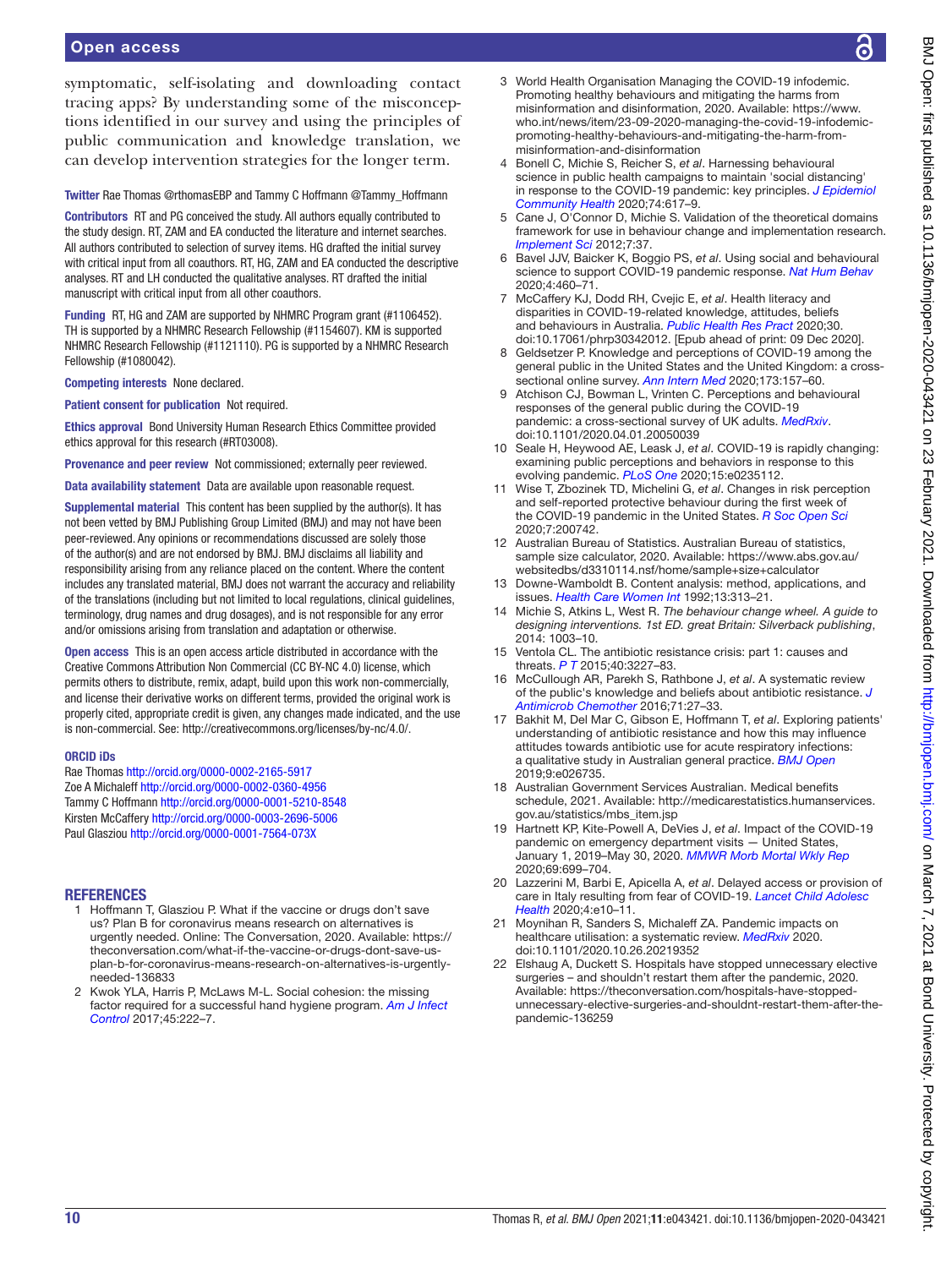# **Supplementary file**

# **Supplementary Table 1. Survey items and scores**

# **Information source (rank list 3)**

There are many possible sources to hear or read information about COVID-19. What are your t

- Channel 7, 9 or 10 News on TV or online
- ABC News on TV or online
- SBS News on TV or online
- International news
- Social media (Facebook, twitter, Instagram)
- Other internet sources
- Australia government COVID-19 app
- Australian Government Whatsapp group/channel
- Newspaper/ Magazines (online or in print)
- Your doctor
- Family and friends
- Radio/podcasts
- Other (please specify)

# **COVID-19 symptom and behaviour question (randomly ordered, multiple response o** Which of the following are indicators that would suggest you may have COVID-19 and need to handwashing and staying at home)?

- You have a combination of fever, fatigue, and cough
- You cannot hold your breath for 10 seconds without coughing
- You have had your temperature checked and it is normal
- You have a runny nose and wet cough
- You have a rash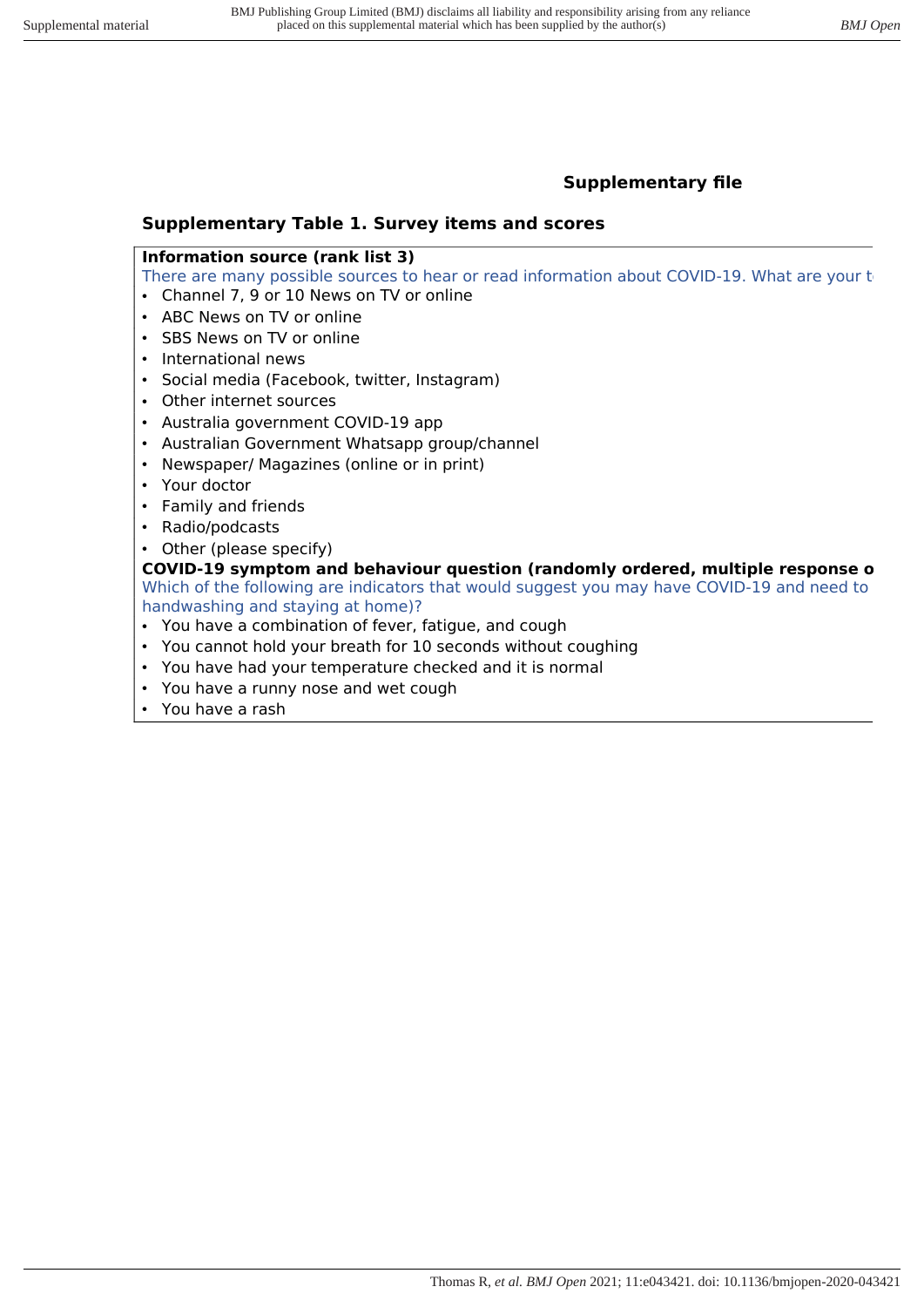| <b>Prevention Questions</b>                                                                         |                               |  |
|-----------------------------------------------------------------------------------------------------|-------------------------------|--|
| Many people have different ideas about what behaviours are the most likely to prevent you fro       |                               |  |
| below, if you were to practice it, how much do you agree or disagree that this would prever         |                               |  |
| Wearing a surgical mask when you are away from home $1 - 5$ strongly disagree to s                  |                               |  |
| Wearing gloves when you are away from your home                                                     | 1 - 5 strongly disagree to s  |  |
| Washing your hands with soap regularly especially before and after 1 - 5 strongly disagree to s     |                               |  |
| using the bathroom, eating, or leaving and reentering your home                                     |                               |  |
| Staying at least 1.5 metres away from people who you don't live with - 5 strongly disagree to s     |                               |  |
| Using products like colloidal silver or essential oils                                              | 1 - 5 strongly disagree to s  |  |
| Taking antibiotics regularly                                                                        | 1 - 5 strongly disagree to s  |  |
| Staying away from hospitals and health centres                                                      | 1 - 5 strongly disagree to s  |  |
|                                                                                                     |                               |  |
| <b>Prompt question for incorrect response</b>                                                       |                               |  |
| Why do you think that <i>[incorrect response]</i> would prevent you from Free text (150 characters) |                               |  |
| getting COVID-19?                                                                                   |                               |  |
|                                                                                                     |                               |  |
| <b>Transmission Questions</b>                                                                       |                               |  |
| There has been a lot of information shared by experts, the media, family and friends about hove     |                               |  |
| you think you are to get COVID-19 from: ?                                                           |                               |  |
| Someone with COVID-19 sneezing or coughing directly on you                                          | $1 - 4$ very unlikely to very |  |
| Being in a large room with someone who has COVID-19 for                                             | 1 - 4 very unlikely to very   |  |
| about 5 minutes                                                                                     |                               |  |
| Being bitten by a mosquito                                                                          | $1 - 4$ very unlikely to very |  |
| Sitting on a surface where someone with COVID-19 sat                                                | 1 - 4 very unlikely to very   |  |
| Touching a contaminated surface, then touching your eyes,                                           | 1 - 4 very unlikely to very   |  |
| nose or mouth                                                                                       |                               |  |

Being physically near someone who has COVID-19 for a long  $1 - 4$  very unlikely to very l period of time Touching a mail package that comes from China 1 – 4 very unlikely to very Being at a doctor's clinic or hospital  $1 - 4$  very unlikely to very l<br>Being near or talking to someone who has been overseas recently  $1 - 4$  very unlikely to very Being near or talking to someone who has been overseas recently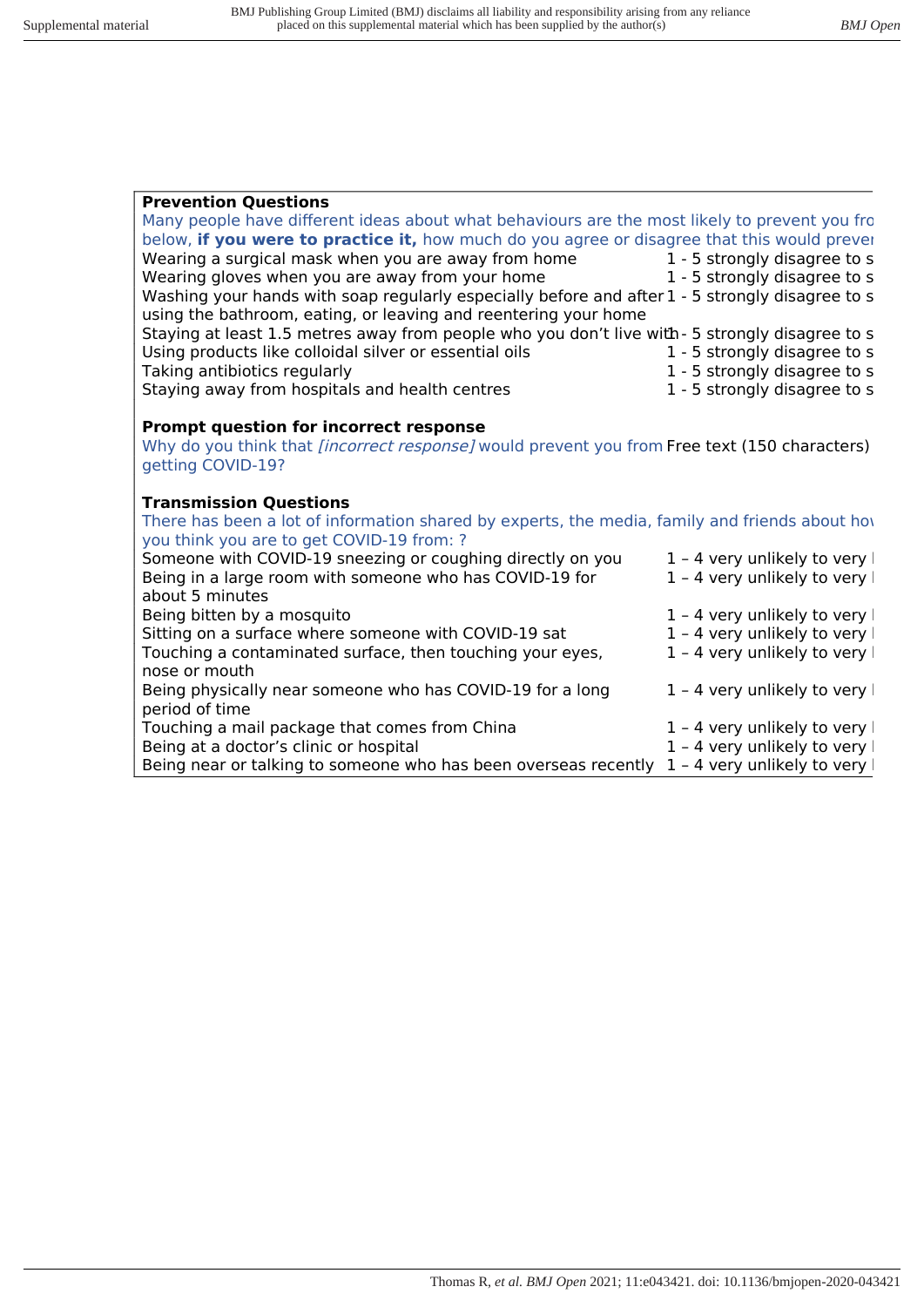#### **Supplementary Table 2. Number (%) of participants' correct and incorrect res COVID-19 symptoms.**   $\overline{a}$

| <b>Response</b>                                            | N(% )    |
|------------------------------------------------------------|----------|
| Correct response only                                      | 521 (35) |
| Correct response $+1$ incorrect response                   | 453 (30) |
| Correct response $+2$ or more incorrect responses 369 (25) |          |
| Incorrect response/s only:                                 | 157(10)  |